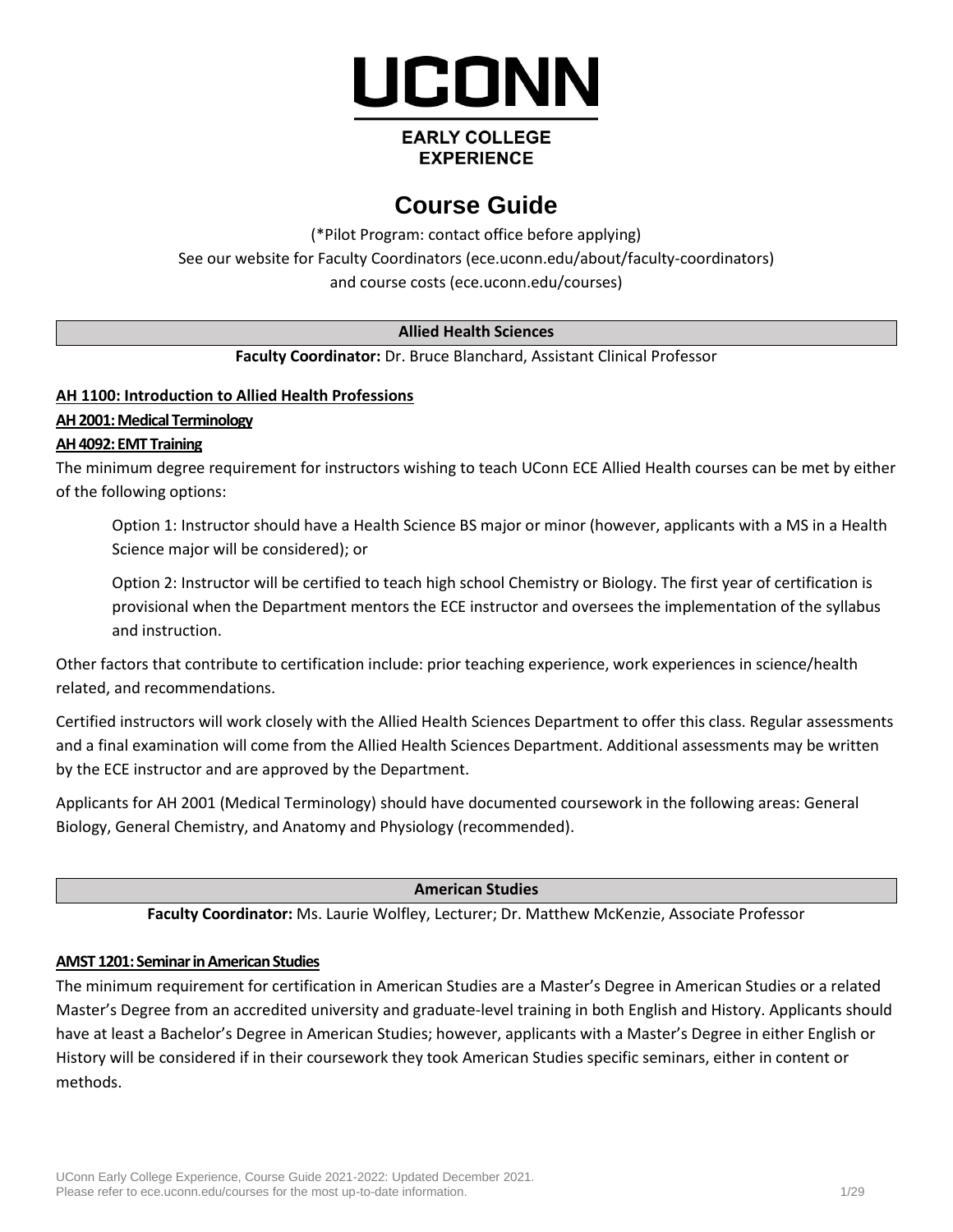This course may be team taught between a History and English instructor, where each have at least bachelor and some graduate level training within their respective majors. Individual instructors with significant documented experience in teaching American Studies content may, under certain circumstances, also receive provisional certification within a mentoring program.

#### **Animal Science**

**Faculty Coordinator:** Dr. Jenifer A. Nadeau, Associate Professor; Dr. Amy Safran, Lecturer *\*Contact UConn ECE before applying as these courses runs in a limited number of Agriscience high schools only.*

## **ANSC 1602: Behavior and Training of Domestic Animals\***

## **ANSC 1676: Introduction to Companion Animals\***

## **ANSC 2251: Horse Science\***

Option 1: Instructor should have an Animal Science BS major or minor; or Option 2: five years of experience teaching in an Agriscience high school. The first year of certification is provisional when the Department mentors the ECE instructor and oversees the implementation of the syllabus and instruction.

Certified instructors will work closely with the Animal Science Department to offer this class. Regular class exams are written by the ECE instructor and are approved by the Department. Final exam comes from the Animal Science Department at Storrs.

## **Anthropology**

**Faculty Coordinator:** Dr. Alexia Smith, Associate Professor

## **ANTH 1000: Other People's Worlds\***

## **ANTH 1500: Great Discoveries in Archeology\***

The preferred qualifications to become a fully certified Anthropology instructor through UConn ECE is a Bachelor's degree in Anthropology and a Master's degree in Anthropology or History with evidence of a high-level of content mastery.

Instructors may also be certified Provisionally for their first year of teaching the course if they have earned a Bachelor's degree in Anthropology, History, or a closely related subject area and a Master's degree from an accredited University/College (e.g., Education or related academic discipline). Provisionally approved Instructors will also need to audit UConn's ANTH 1000 (online) or 1500 (online) course before their first year of teaching Anthropology courses through UConn ECE. Provisional certification may be updated to full certification status after the completion of the provisional year upon review of the Faculty and UConn ECE Program.

Applicants may be asked for a phone interview.

**Art**

**Faculty Coordinator:** Ms. Cora Lynn Deibler, Professor

## **ART 1030: Drawing I**

The minimum degree requirement for teachers wishing to teach Early College Experience art courses is usually a Master of Fine Arts, although a candidate with a Master's in Education and appropriate background may be approved in exceptional situations. Samples of the applicant's personal and student work are a required piece of the application (15 - 20 pieces of instructor work; 15 - 20 pieces of student work).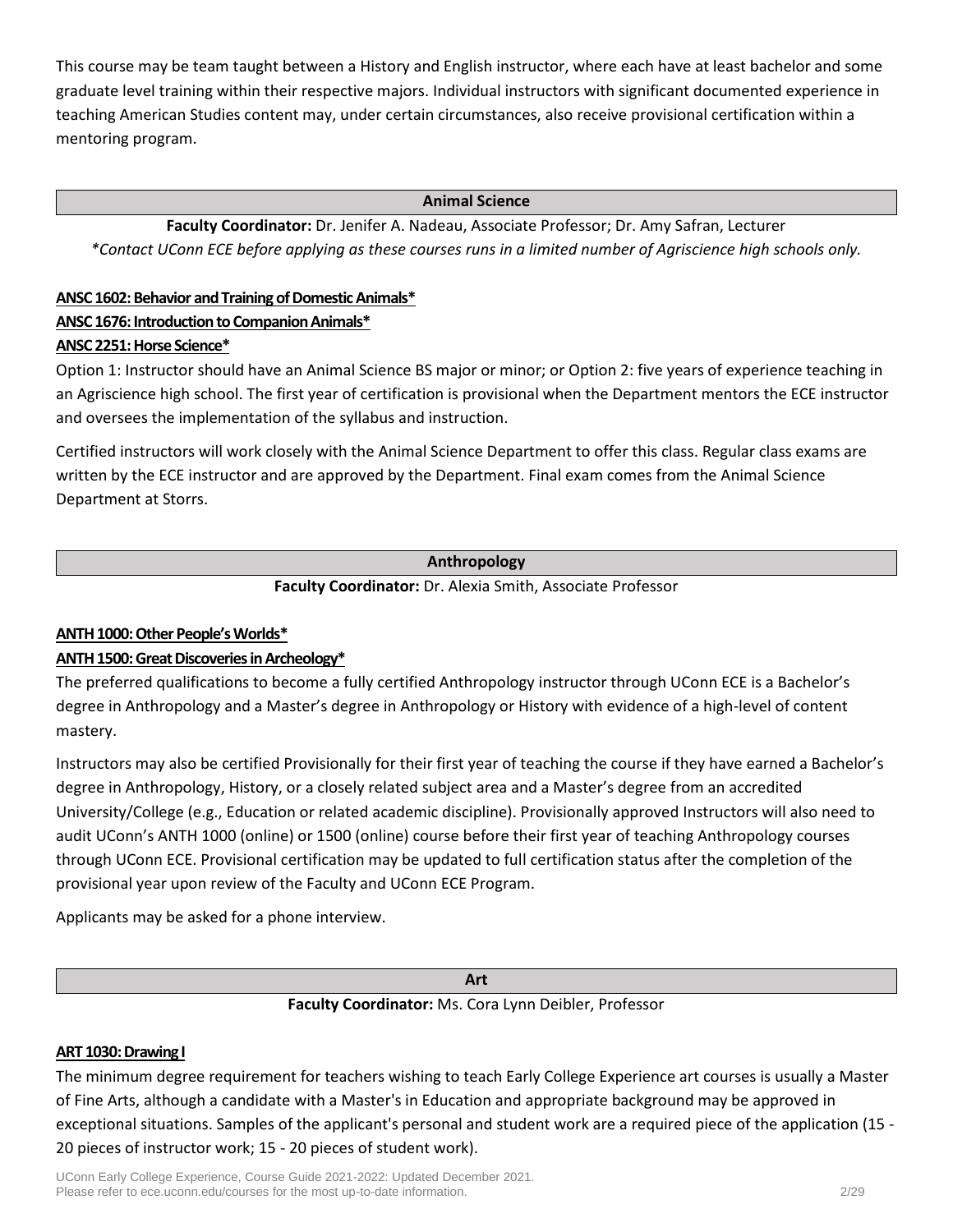Regarding student work, observed still life and perspective drawing examples are best for evaluation. Ideally, work is black and white and shows fundamentals of linear perspective, contour line, light and shadow, and an understanding of volume and composition. Student work may include observed figure or landscape, but the portfolio may not consist solely of these forms. Charcoal, graphite, and ink are preferable media. The use of color is not covered in ART 1030, Drawing I, and is not helpful when included in the student portfolio.

Samples must be submitted electronically. Acceptable formats include links provided to websites, or files shared from a Google Drive or Microsoft One Drive. JPG, TIFF, or PDF images are best. Multiple images may be compiled into one PDF portfolio as well, however each piece should be labeled and numbered as your own work or student work. Do not use PowerPoint or Keynote to compile work due to compatibility issues. If providing a website, please be clear regarding the specific examples that are to be reviewed.

Upon reviewing the application materials, the faculty coordinator in Art may wish to schedule an interview with the candidate or visit the teaching facilities. This on-site visit is a way to be introduced to the program and discuss possibilities for the course.

**Biological Sciences**

**Faculty Coordinator:** Dr. Thomas Abbott, Assistant Professor in Residence **Assistant Faculty Coordinator:** Dr. Christopher Malinoski, Laboratory Manager

## **BIOL 1107: Principles of Biology I**

## **BIOL 1108: Principles of Biology II**

The minimum degree requirement for instructors wishing to teach UConn ECE biology courses will be a Masters degree in a subject area, such as cell biology or animal physiology, and have at a minimum 3 years of teaching experience at or above the high school level in the biological sciences. Additionally, the candidate should present on transcripts a diverse and deep breadth of course work and laboratory course work as both an undergraduate and as a graduate student and per degree post a 3.00 or higher Total Science GPA. Of further note, each degree must be of Science: B.S., and M.S.. Applicants will not be considered unless they also provide a detailed lecture and lab syllabus for their proposed Bio1107/1108 courses with their application. Certification also requires an interview with the ECE Biology Coordinator at the Storrs campus.

Applicants for Biology 1107/1108 should have documented successful completion of coursework in the following areas:

- General Biology
- General Chemistry
- Organic Chemistry

Additionally, Biology 1107 applicants should present successful completion of previous course work in the following:

- Genetics
- Microbiology
- Cell biology
- Animal Physiology, Comparative Anatomy or Human Physiology
- One semester of Biochemistry is recommended
- Additionally, Biology 1108 applicants should present successful completion of previous course work in the following:
	- Plant Physiology or Botany
	- Ecology or Environmental/ Conservation Science
	- Invertebrate and Vertebrate Zoology
	- **Evolution Theory**
	- Animal behavior is recommended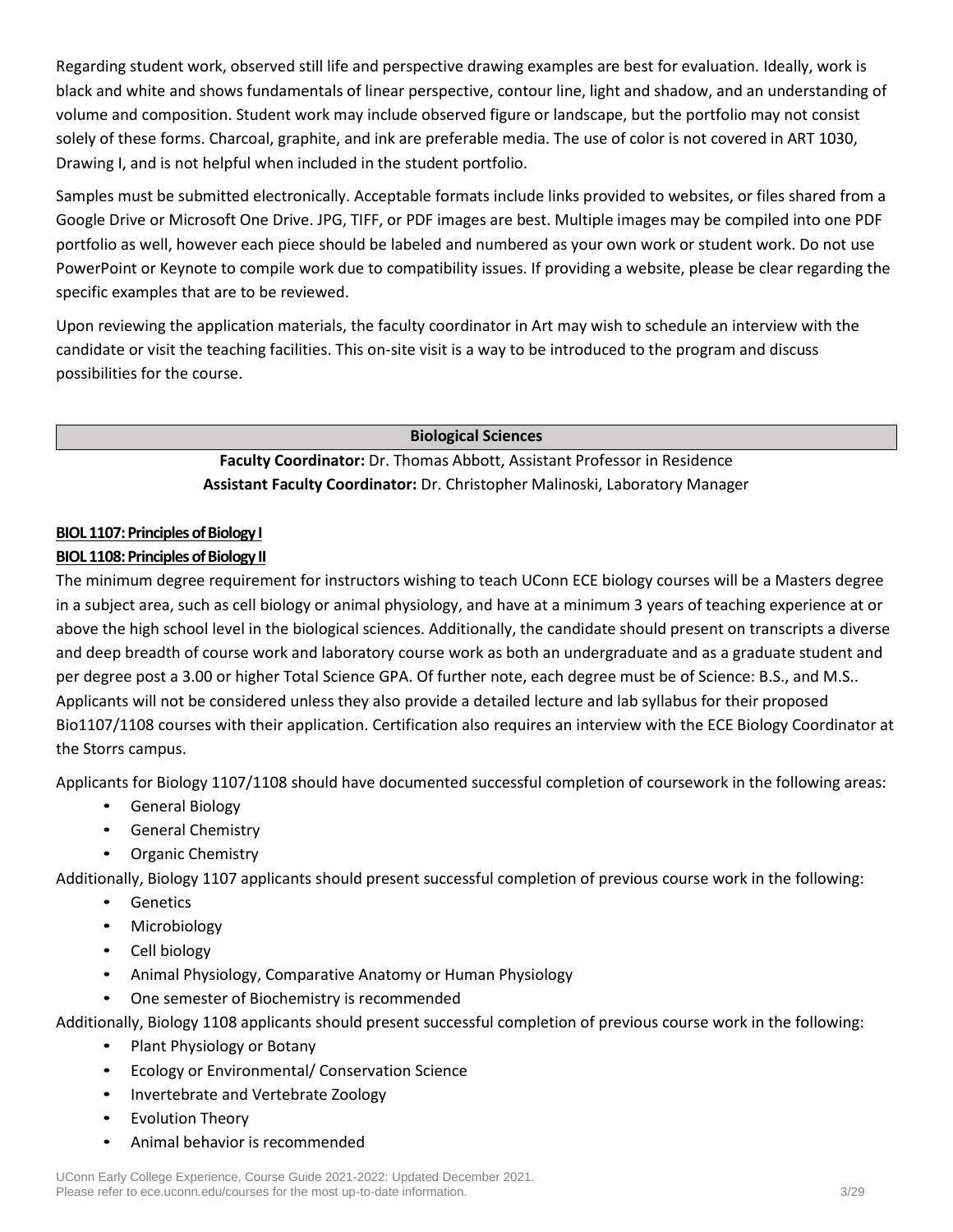Other factors that contribute to certification include prior teaching experience.

**Note:** The University's Biology Department will provide exit exams.

#### **Chemistry**

**Faculty Coordinator:** Dr. Fatma Selampinar, Lecturer

#### **CHEM 1127Q: General Chemistry I CHEM 1128Q: General Chemistry II**

The minimum degree requirement for instructors wishing to teach UConn Early College Experience chemistry courses is a Bachelor's of Science in Chemistry. A Master's degree in Chemistry is preferred. A candidate with a Master's in Education and a sufficiently strong and well balanced chemistry background may be also considered for certification. All candidates must have successfully completed:

- 2 semesters of general chemistry
- 2 semesters of organic chemistry
- 2 semesters of Analytical chemistry (1 semester lab, 1 semester lecture would be acceptable)
- 2 semesters of Inorganic chemistry (1 semester lab, 1 semester lecture would be acceptable)
- 2 semesters of Physical chemistry (1 semester lab, 1 semester lecture would be acceptable)

Note: Chemistry cannot be taught at a high school that runs on a block schedule. The University's Chemistry Department will provide examinations, laboratory assignments, and other resources to participating Instructors.

#### **Chinese**

**Faculty Coordinator:** Dr. Chunsheng (George) Yang, Assistant Professor

#### **CHIN 1114: Intermediate Chinese II**

Four credits. *Offered Full-year only.*

The minimum degree requirement for instructors wishing to teach UConn Early College Experience Chinese courses is a Master's Degree in Chinese or a Master's Degree in Education with at least two years of Chinese teaching; however, a candidate with a Bachelor's Degree in Chinese who has completed Chinese coursework at the graduate-level or who has taught Chinese for at least six years may be considered. Candidates may be interviewed by the Chinese faculty coordinator before certification is granted.

**Civil Engineering**

**Faculty Coordinator:** Dr. Amvrossios (Ross) Bagtzoglou, Head of CEE Department and Professor

#### **CE 2110: Applied Mechanics I**

The preferred degree requirements for teachers wishing to teach Engineering courses is a Master's degree in Engineering or a related field; however a Master's in Education with and appropriate engineering background may be considered. The minimum requirements for certification include a Bachelor's degree in Engineering and an Engineering/Physics background, or related experience. The instructor should show a comfort with calculus.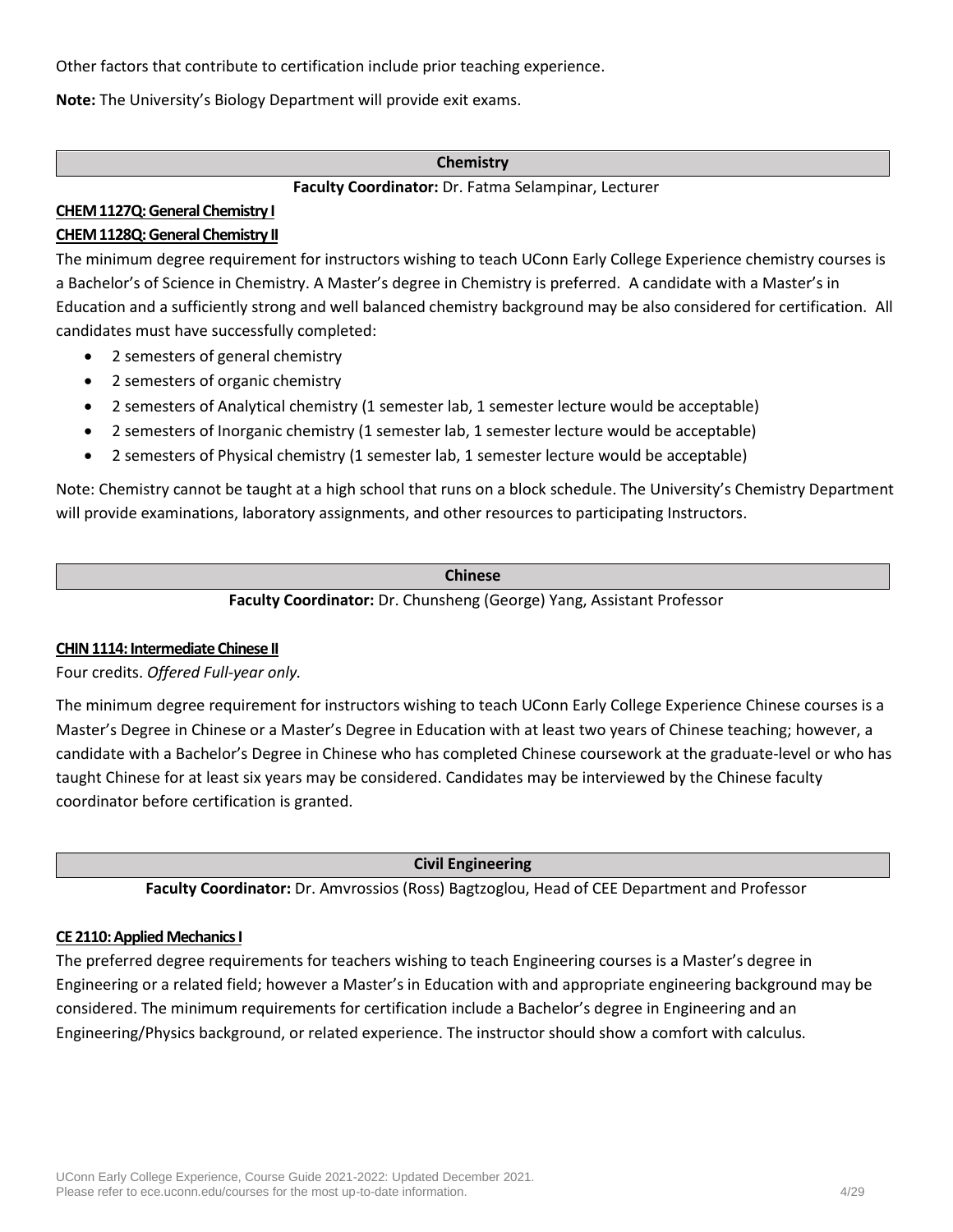#### **Classics and Ancient Mediterranean Studies**

#### **Faculty Coordinator:** Dr. Sara Johnson, Associate Professor

## **CAMS 1103: Classical Mythology CAMS 3101: Topics in Advanced Greek CAMS 3102: Topics in Advanced Latin**

The minimum degree requirement for teachers wishing to teach Early College Experience classics courses is usually a Master's of Arts in Classics or a related field. A candidate with a Master's in Education may be considered if supported by equivalent classical coursework at the undergraduate and graduate-level.

Additional 1103 Requirements: The form of CAMS 1103 to be offered must conform closely to the form offered at UConn. Candidates who have not previously worked with Professor Travis may apply for temporary certification, with full certification pending completion of the online course and a follow-up certification interview. Candidates should understand that this process may take several months to a year and that full certification must be completed before instructors may apply for permission to list the course in the following year. Applications for this course must be submitted a year in advance of the planned year the course will be taught in the high school.

## **Digital Media & Design**

#### **Faculty Coordinator:** Mr. Kenneth Thompson, Assistant Professor in Residence

#### **DMD 1002: Foundations in Digital Media II**

**DMD 1101: Design Lab I**

**DMD 1102: Design Lab II**

#### **DMD 2210: Film and Video Editing I**

#### **DMD 2500: Introduction to Game Design**

The minimum degree requirement for teachers wishing to teach Early College Experience Digital Media Design courses is usually a BA or BFA in Education, Design/Art/Film (or Game Development, Computer Science, Digital Media/Art for DMD 2500). As part of the application process, applicants will be shared a link to a google drive folder to upload portfolio work completed by the instructor and examples of student work. Additional course-specific certification requirements are listed below.

**DMD 1002** Applicants must possess a basic understanding of storytelling principles, narrative arcs, and how to utilize storytelling techniques in visual media. In addition, a qualified applicant must have a basic knowledge of design principles, visual aesthetics, photoshop, and adobe premiere (or similar editing software).

Instructor Work:

- At least one example of previsualization techniques such as storyboarding, mood boarding, and pitches
- At least three examples of effective storytelling using audio, photo, or video that adheres to the principles of design

Current Exemplary Student Work:

• Two items each. Storyboards, Pitches, Photography, Video, and Audio

**DMD 1101** Applicants must possess a basic understanding of visual communication using elements and principles of design. In addition, a qualified applicant must demonstrate knowledge of standard typographic, photographic, and cinematic composition terms and principles, as well as and Photoshop (taught) Procreate or Gimp (optional).

#### Instructor Work: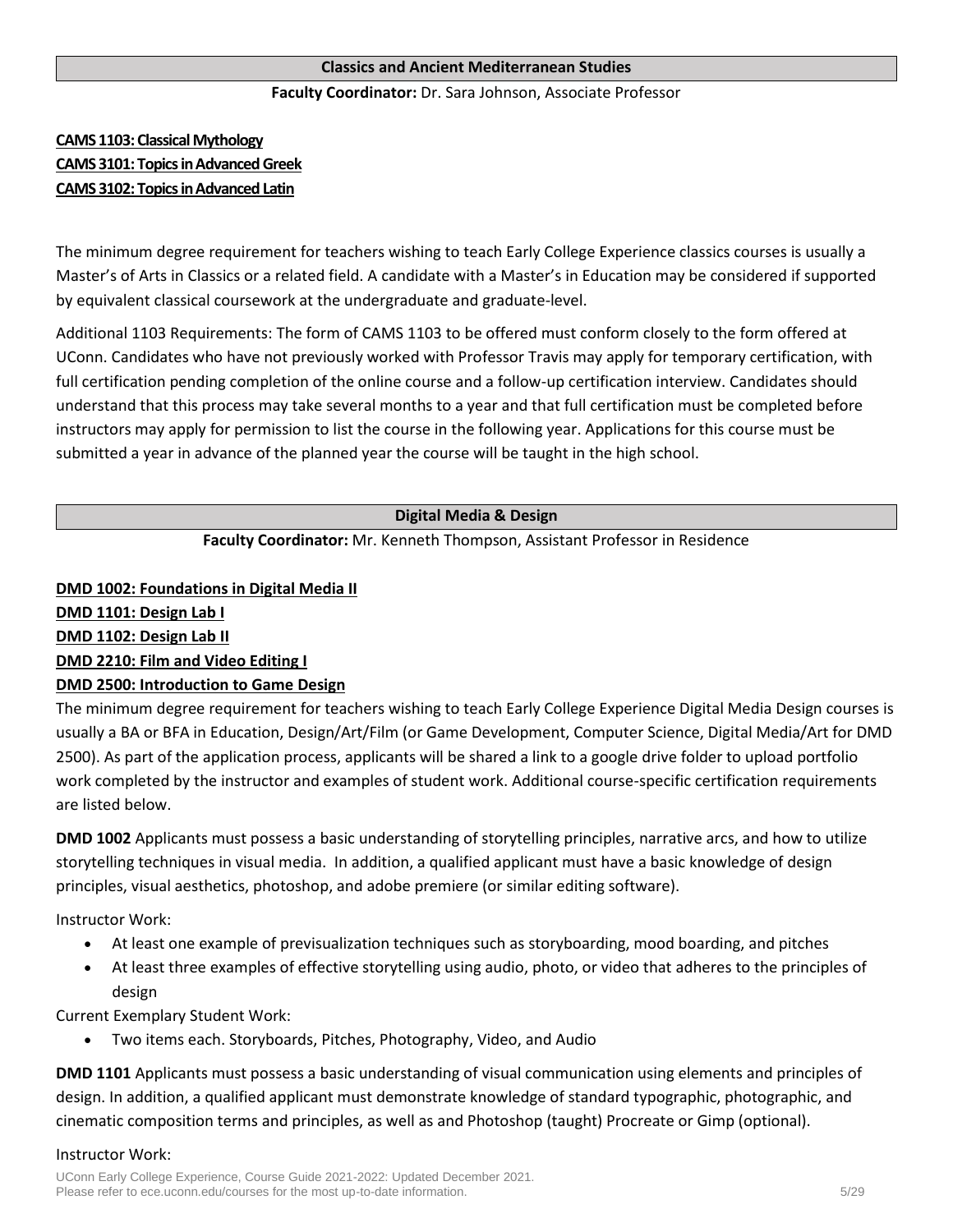• 5-10 examples of digital raster projects that demonstrate an understanding of color, value, light, silhouette, and discuss how the content in this work reflects a specific theme

Current Exemplary Student Work:

• 5-10 raster-based drawings and evidence of a critique-based practice

**DMD 1102** Applicants must possess a basic understanding of visual communication principles and design techniques. In addition, a qualified applicant must have a basic knowledge of human-centered design and its relationship to typographic adjustments such as contrast and readability, and: Illustrator, After Effects, and XD (or similar editing software)

Instructor Work:

• 5-10 examples of digital raster projects that demonstrate an understanding of color, value, light, silhouette, and discuss how the content in this work reflects a specific theme

Current Exemplary Student Work:

• 5-10 vector-based drawings and evidence of a critique-based practice

**DMD 2210** Applicants must possess a basic understanding of storytelling principles and narrative arcs, and how to utilize storytelling techniques in visual media. In addition, a qualified applicant must have a basic understanding of design principles and visual aesthetics as well as photoshop and adobe premiere (or similar editing software).

Instructor Work:

- At least one example of previsualization techniques such as storyboarding, mood boarding, and pitches
- At least three examples of effective storytelling using video that adheres to the design principles of film Current Exemplary Student Work:
	- Two items each. Storyboards, Scripts, Three to five short films

**DMD 2500** Applicants must possess a basic understanding of game design principles and implement them in a visual scripting or programming language. In addition, a qualified applicant must have a basic knowledge of either 2D or 3D graphics in run-time environments and a professional off-the-shelf game engine.

Instructor Work:

- One to three examples of games or apps implemented through a coding language such as C# or Python or visual scripting. (Include code samples or screenshots of your scripts)
- At least two examples of digital or analog projects such as card games or custom Role-Playing Game campaigns that adhere to the principles of game design and storytelling

Current Exemplary Student Work:

• 3-5 games that adhere to the principles of game design, 2-4 code samples (visual scripting screenshots are acceptable)

#### **Economics**

#### **Faculty Coordinator:** Dr. Natalia Smirnova, Assistant Professor in Residence

#### **ECON 1000: Essentials of Economics**

## **ECON 1201: Principles of Microeconomics**

## **ECON 1202: Principles of Macroeconomics**

There are two faculty ranks associated with UConn ECE Economics—Instructor and Preceptor. The minimum requirement for teachers wishing to become a UConn ECE Economics Instructor is a Master's Degree in Economics or equivalent experience (as judged by the UConn Economics Department).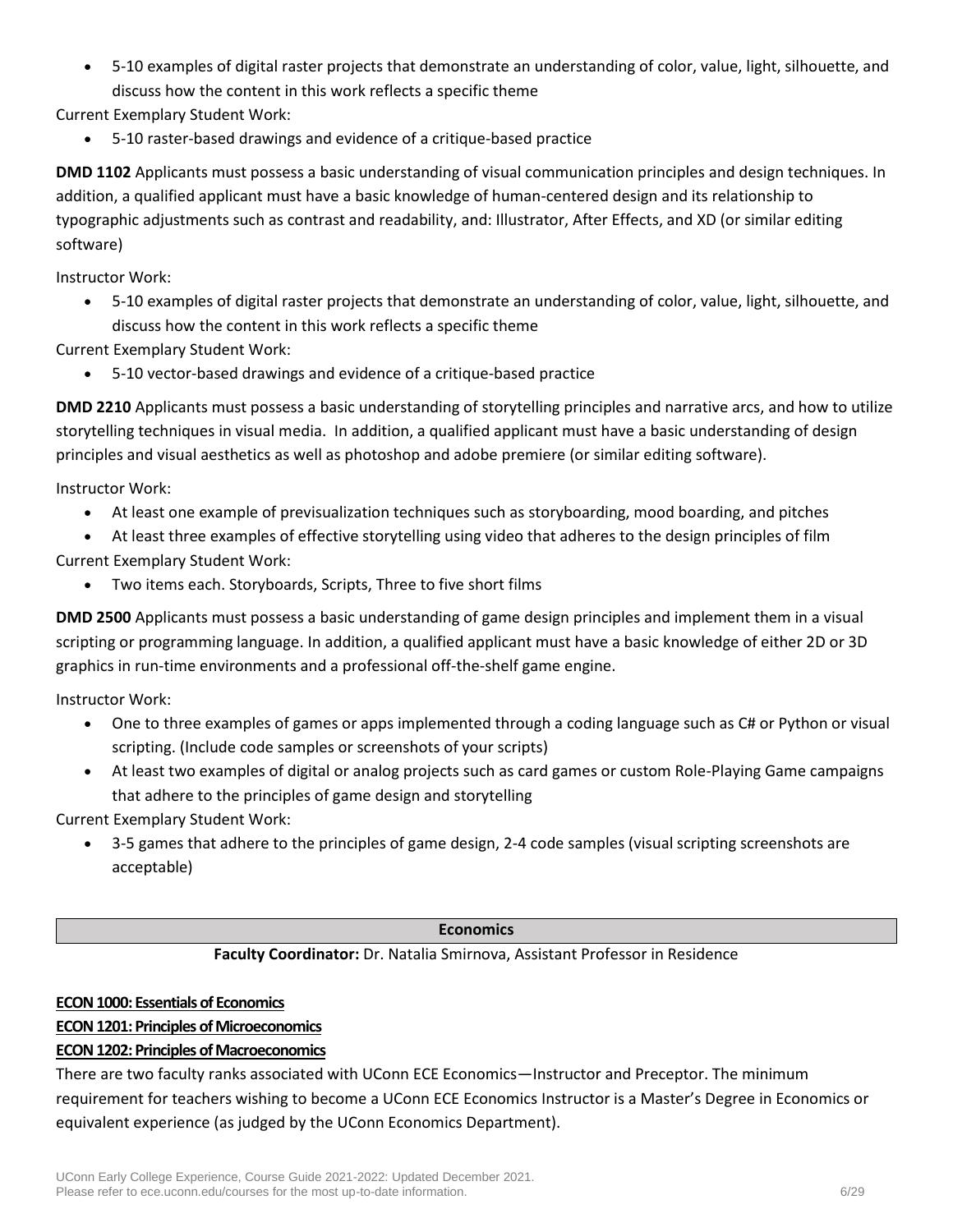The minimum requirement for teachers wishing to become a UConn ECE Economics Preceptor is the potential for teaching Economics which includes a Bachelor's degree in Economics and/or equivalent experience in the field. The role of ECE Economics instructor and preceptor differ in the levels of independence determined by the University's faculty coordinator in Economics. Preceptors may be encouraged to seek full certification by completing additional coursework in Economics.

#### **Education**

## **Educational Curriculum and Instruction Faculty Coordinator:** Dr. Michele Back, Associate Professor

#### **EDCI 1100: If You Love It, Teach It\***

The minimum degree requirement for instructors wishing to teach UConn EDCI 1100 through UConn ECE is a Master's degree in Education or Curriculum and Instruction, or an administrative endorsement (092). Applicants should have at least three years of public school teaching experience.

#### **Educational Leadership**

**Faculty Coordinator:** Mrs. Danielle DeRosa, Clinical Instructor

#### **EDLR 1162: Health and Education in Urban Communities\****.*

The minimum degree requirement for teachers wishing to teach Early College Experience EDLR 1162: Health and Education in Urban Communities is typically a Master's degree in a related field. A Master's in an education or health related field of study would be ideal, but other degrees will be considered. The first year of certification is provisional, and the faculty course coordinator will mentor the ECE instructor and oversee implementation of the syllabus, instruction and service learning component of the course. Following the provisional period, certified instructors can gain full certification and work closely with the faculty course coordinator to offer this course. All applications must include a completed *[EDLR 1162 Service Site Info Form](https://ece.uconn.edu/wp-content/uploads/sites/2571/2019/12/EDLR-1162_-ECE-site-expansion-application.pdf)*.

#### **EDLR 2001: Contemporary Issues in Sport\***

The minimum degree requirement for teachers wishing to teach EDLR 2001: Contemporary Social Issues in Sport is typically a Bachelor's degree in Sport Management or a related field, such as kinesiology, education, health, sociology, political science. Preferred applicants will have a Master's degree with relevant graduate work to sport management, education, health, sociology, political science. For this course, the first year of certification is provisional, and the faculty course coordinator will mentor the ECE instructor and oversee implementation of the syllabus, instruction and service learning component of the course.

In addition to the ECE application materials, instructors interested in teaching EDLR 2001: Contemporary Social Issues in Sport should write an essay that is no longer than 3 pages that responds to the following question:

• Select a contemporary issue in sport that has pushed you to examine your beliefs about sport and society. Explain the impact that this issue has had on you, and how you would incorporate your learning from this contemporary issue into your ECE course.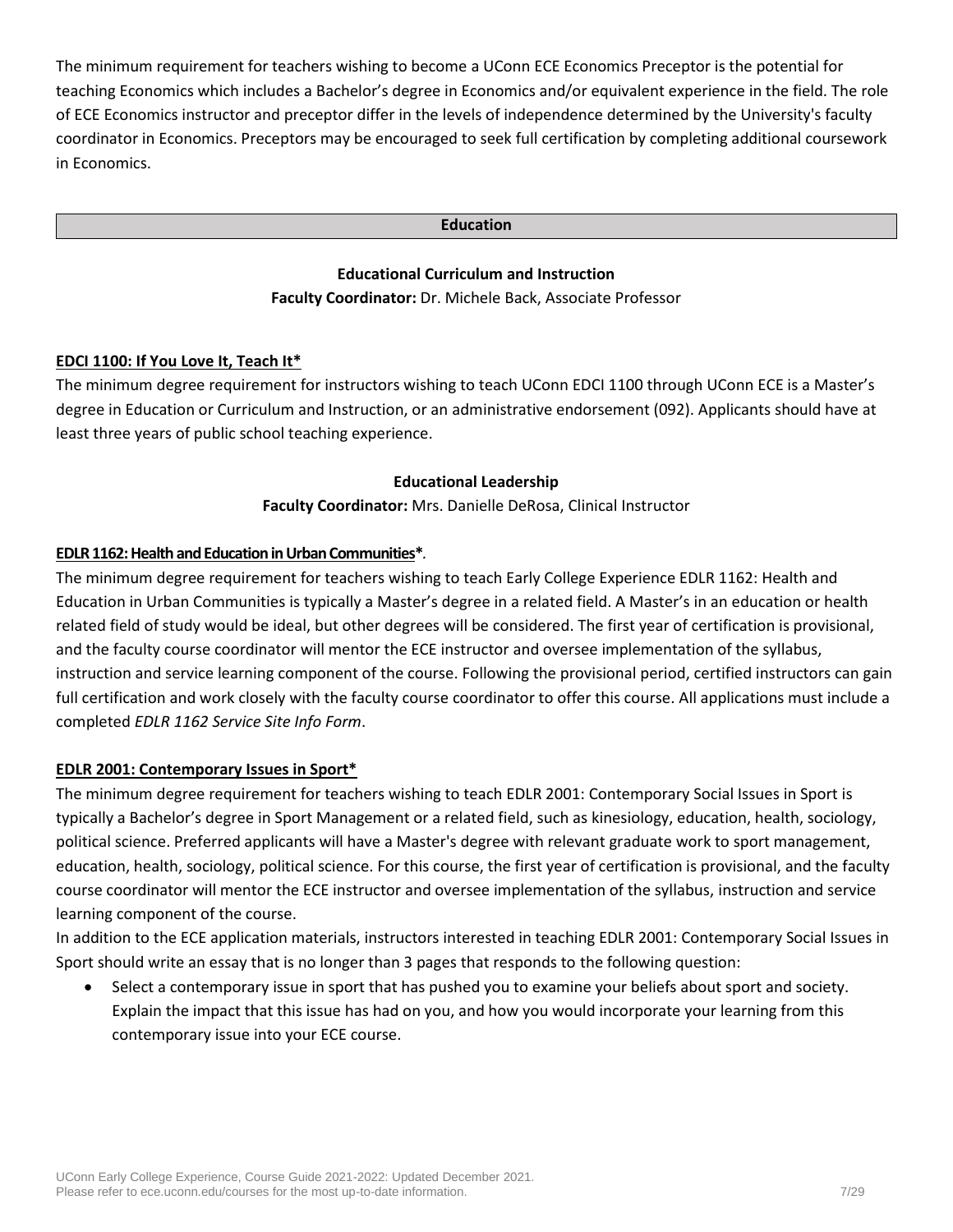## **Educational Psychology**

#### **Faculty Coordinator:** Dr. Joseph Madaus, Professor

#### **EPSY 1100: Introduction to Special Education**

The minimum degree requirements for teachers wishing to teach Education courses is a Masters of Education. Instructors wishing to teach EPSY 1100 must have a graduate concentration in special education. This course has a clear institutional approach with requires adherence to the UConn syllabus (See sample). In your cover letter, please speak to your background, experience, and your ability to implement the UConn curriculum at the high school.

#### **English**

**Faculty Coordinator:** Dr. Scott Campbell, Associate Professor **Assistant Faculty Coordinator:** Dr. Jason Courtmanche, Assistant Professor in Residence

## **ENGL 1004: Introduction to Academic Writing**

## **ENGL 1007: Seminar and Studio in Academic Writing and Multimodal Composition**

The preferred preparation for teaching Early College Experience English courses is a Master's of Arts degree in English with at least some coursework in rhetoric and composition (especially courses directly related to the teaching of writing). The minimum degree requirement for teachers wishing to teach Early College Experience English courses is usually a Master's of Arts degree in English; however, a candidate with Master's in Education and at least two graduatelevel English classes (one of which is in rhetoric and composition) may be considered.

ENGL 1004 is designed to prepare students not yet qualified to take the required academic writing seminar (ENGL 1007) but who would benefit from a preparatory course that carries college credit. Please contact the UConn ECE Program Office before considering offering the course as it is not open without approval from our office.

#### **French**

#### **Faculty Coordinator:** Dr. Florence Marsal, Assistant Professor in Residence

#### **FREN: 3250:Global Culture I**

## **FREN 3268: Grammar and Composition**

The minimum degree requirement for instructors wishing to teach UConn ECE French courses is a Master's of Arts degree in French; however, a candidate with Master's in Education with a sufficiently strong French background may be considered. A candidate with a strong French background has either taken graduate courses in French or has been educated (K through 12) in a Francophone country. Candidates will be interviewed by the French faculty coordinator before certification is granted.

#### **Geosciences**

#### **Faculty Coordinator:** Dr. Robert Thorson, Professor

## **GSCI 1051: Earth's Dynamic Environment\***

The minimum requirements for instructors wishing to teach UConn Early College Experience Geoscience courses are typically a Master's of Science in Geosciences or a related field and 2 years high school science teaching experience. Applicants also will be considered if they have a Master's of Education with a concentration in geoscience, a Bachelor's of Science in the natural sciences with college level geoscience, and 4 years high school science teaching experience.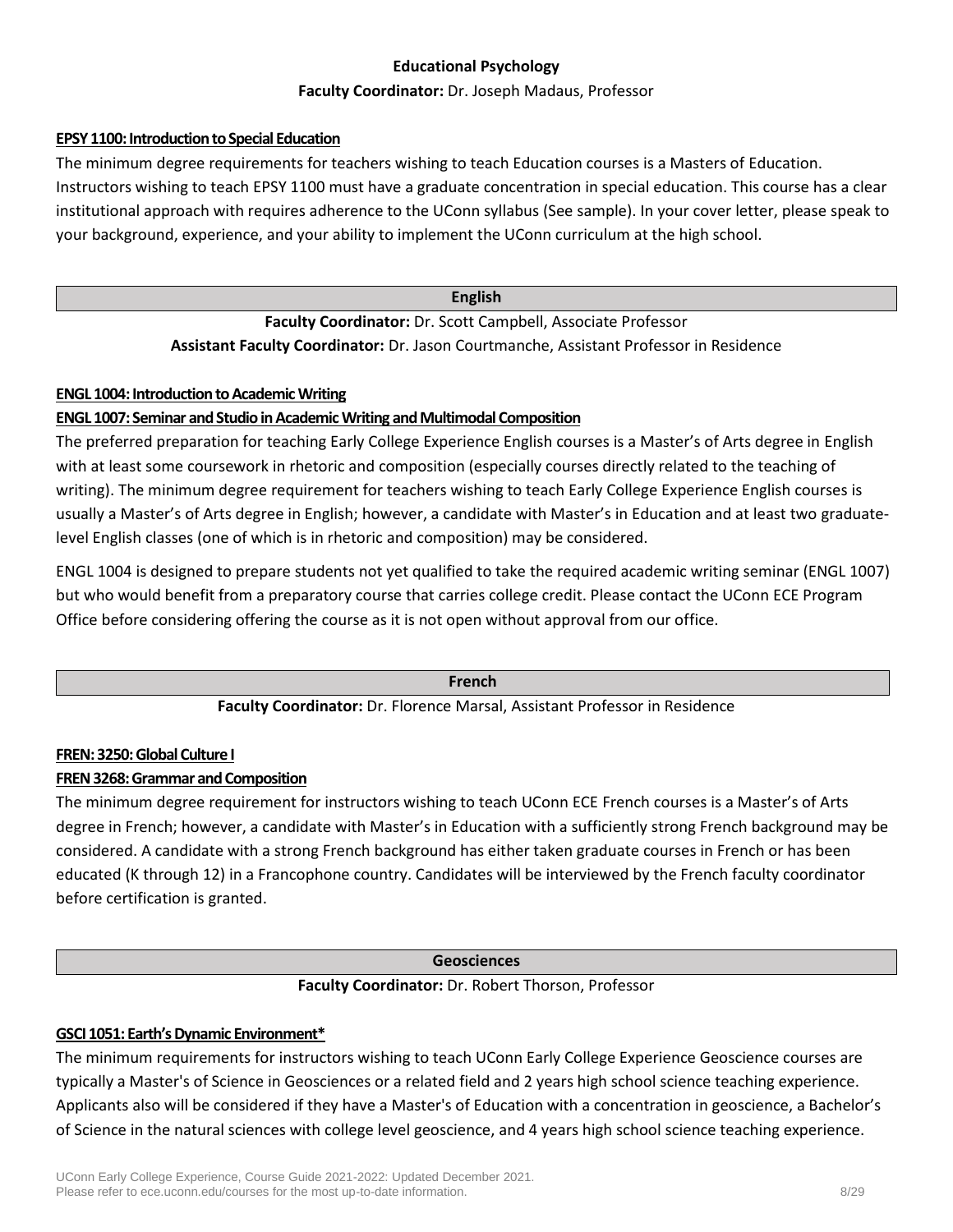#### **German**

#### **Faculty Coordinator:** Dr. Anke Finger, Associate Professor

#### **GERM3233: Building Language Skills through Culture I**

#### **GERM 3255: Studies in 20th Century German Literature**

The preferred requirement for instructors wishing to teach UConn ECE German courses is a Bachelor's Degree in German/German Studies and a Master's Degree in German/German Studies. If the instructor has a Bachelor's Degree in German and a Master's Degree in Education or another equivalent field (e.g., International Studies), the instructor needs to complete at least two scholarly courses in the study of German/German Studies. The courses should be in a Graduate German Studies Department from an accredited university in the United States.

#### **History**

**Faculty Coordinator:** Dr. Sherri Olson, Professor (HIST1300); Dr. Kenneth Gouwens, Associate Professor (HIST1400)

## **HIST 1300: Western Traditions Before 1500**

## **HIST 1400: Modern Western Traditions**

The minimum degree requirement for instructors wishing to teach ECE History courses is a B.A. in History with at least four graduate courses (12 credits, half the number required for a Master's degree) in European history.

Teachers interested in obtaining History certification are asked to submit the following materials in addition to the certification application:

- 1. A detailed syllabus for the course being taught: this should include a 'statement of purpose' for the course, a list of the texts being used, and a schedule of the lectures and readings for each class meeting. Be sure to indicate the 'title' of the lecture (e.g., "Heresy and Dissent in the 13th Century"). Discussion topics, films, etc. should also be noted in the schedule, as well as notice of any websites that students are required to use.
- 2. The syllabus must include a full listing of all primary source texts assigned for the course, along with an indication of how they will be used, e.g., as a basis for a careful in-class close reading, as a focus for class lecture and/or discussion, as material for written assignments, etc. The single most important feature that distinguishes an ECE History course from regular high school courses in an emphasis on reading, discussing, and interpreting primary sources.

*\_\_\_\_\_\_\_\_\_\_\_\_\_\_\_\_\_\_\_\_\_\_\_\_\_\_\_\_\_\_\_\_\_\_\_\_\_\_\_\_\_\_\_\_\_\_\_\_\_\_\_\_\_\_\_\_\_\_\_\_\_\_\_\_\_\_\_\_\_\_\_\_\_\_\_\_\_\_\_\_\_\_\_\_\_\_\_\_\_\_\_\_\_\_\_\_\_\_* **Faculty Coordinator:** Dr. Matthew McKenzie, Associate Professor

#### **HIST 1501: United States History to 1877**

## **HIST 1502: United States History Since 1877**

The minimum degree requirement for instructors wishing to teach U.S. History courses is a B.A. in History with at least four graduate courses (12 credits, half the number required for a Master's degree) in U.S. history. Applicants must have completed at least one graduate-level course in historical methodology or historiography with a grade of a B or better.

Teachers interested in obtaining U.S. History certification must submit a draft syllabus for each course (1501 and/or 1502) that includes:

1. A 'statement of purpose' for the course, a list of the texts being used, and a schedule of the lectures and readings for each class meeting. Be sure to indicate the 'title' of the lecture (e.g., "Jeffersonian America"). Discussion topics, films, etc. should also be noted in the schedule, as well as notice of any websites that students are required to use.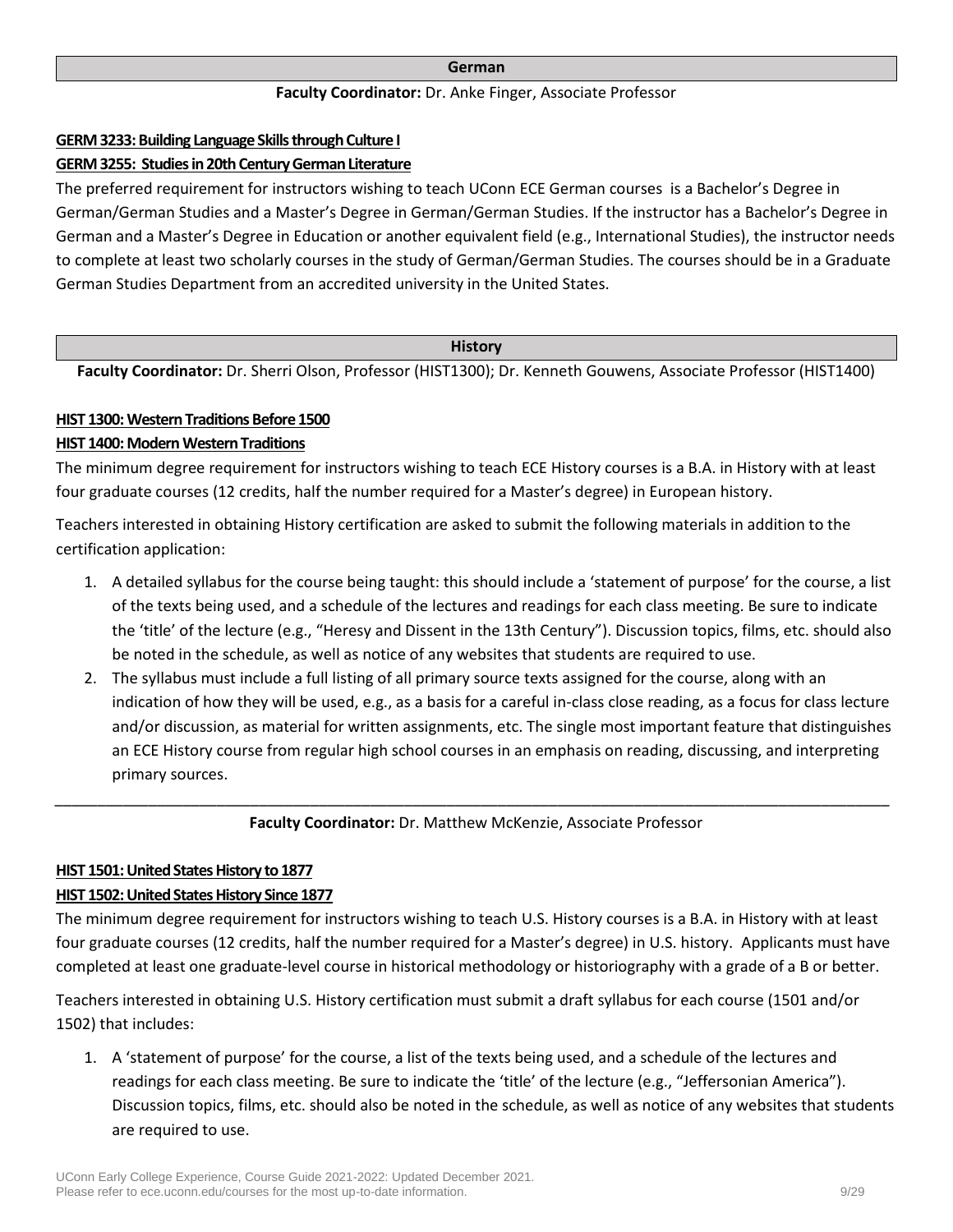2. A full listing of all primary source texts assigned for the course, along with an indication of how they will be used, e.g., as a basis for a careful in-class close reading, as a focus for class lecture and/or discussion, as material for written assignments, etc. The single most important feature that distinguishes an ECE U.S. History course from regular high school courses in an emphasis on reading, discussing and interpreting primary sources.

#### **Human Development & Family Sciences**

**Faculty Coordinator:** Dr. Shannon Weaver, Associate Professor

#### **HDFS 1070: Individual & Family Development**

The minimum degree requirement for instructors wishing to teach Early College Experience Family Studies class, HDFS 1070: Individual and Family Development, is a Master's Degree in Education. It is suggested that the undergraduate Bachelor's Degree be in the area of Family and Consumer Sciences Education (045, CT Home Economics) or Human Development and Family Sciences with three to five years teaching experience at the secondary level. Applicants must have completed coursework in both Human Development and Family Studies before certification can be considered.

**Human Rights**

**Faculty Coordinator:** Dr. Glenn Mitoma, Assistant Professor

#### **HRTS 1007: Introduction to Human Rights**

HRTS 1007: The minimum requirement for certification in Human Rights is a Bachelor's degree in Human Rights, or a related field such as Global Studies, Political Science, or History. Preferred applicants will have an interdisciplinary and global academic background, a master's degree with graduate-level coursework relevant to human rights, and/or engaging in global humanitarian programs, international organizations or other related work throughout their careers. Instructors must provide compelling evidence that their proposed course is equivalent in rigor and scope to its equivalent at the University of Connecticut.

*\_\_\_\_\_\_\_\_\_\_\_\_\_\_\_\_\_\_\_\_\_\_\_\_\_\_\_\_\_\_\_\_\_\_\_\_\_\_\_\_\_\_\_\_\_\_\_\_\_\_\_\_\_\_\_\_\_\_\_\_\_\_\_\_\_\_\_\_\_\_\_\_\_\_\_\_\_\_\_\_\_\_\_\_\_\_\_\_\_\_\_\_\_\_\_\_\_\_*

#### **HRTS 2200: Introduction to Genocide Studies\***

HRTS 2200: The minimum requirement for certification in Genocide Studies is a Bachelor's degree in Human Rights or Genocide Studies, or a related field such as Global Studies, Political Science, or History. Preferred applicants will have an interdisciplinary and global academic background, a master's degree with graduate-level coursework relevant to genocide studies, and/or engaging in global humanitarian programs, international organizations or other related work throughout their careers. Instructors must provide compelling evidence that their proposed course is equivalent in rigor and scope to its equivalent at the University of Connecticut.

#### **Italian Literature and Cultural Studies**

**Faculty Coordinator:** Dr. Tina Chiappetta-Miller, Assistant Professor in Residence

## **ILCS 3239: Composition & Conversation I**

#### **ILCS 3240: Composition & Conversation II**

The minimum degree requirement for instructors wishing to teach Early College Experience Italian courses is a Master's in Italian; however, a Master's in Education and appropriate Italian background may be considered.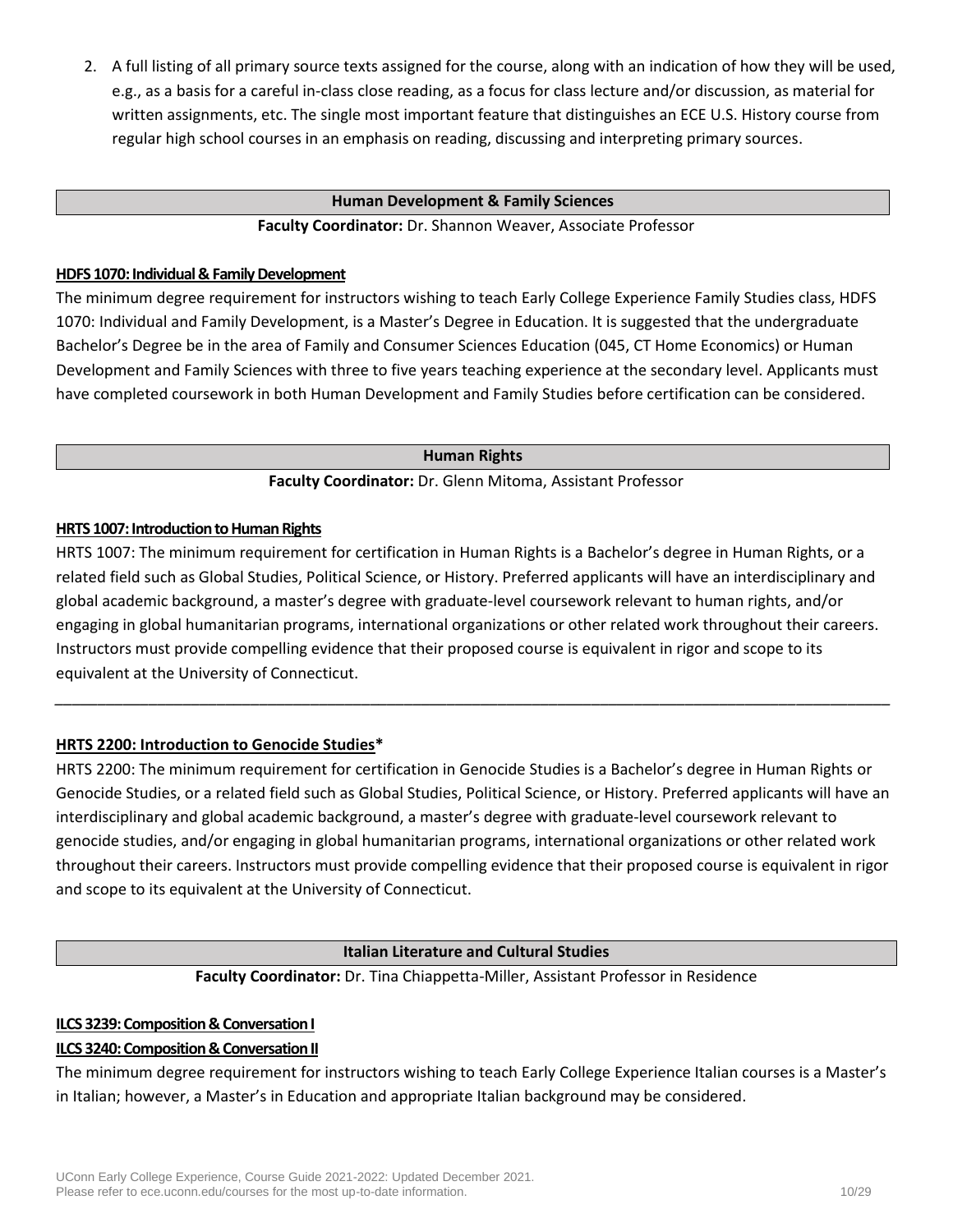#### **Latino and Latin American Studies**

**Faculty Coordinator:** Dr. Anne Gebelein, Associate Director, El Instituto and Assistant Professor in Residence

#### **LLAS 1190: Perspectives on Latin America**

The minimum degree requirement for instructors wishing to teach Early College Experience Latin and Latino American Studies courses is a Bachelor's degree and a Master's degree in Latin American Studies or in Anthropology, History, Political Science, or Spanish with a focus on the study of Latin America and the Caribbean.

#### **Marine Science**

#### **Faculty Coordinator:** Ms. Claudia Koerting

#### **MARN 1001E: The Sea Around Us**

#### **MARN 1002E: Introduction to Oceanography**

#### **MARN 1003E: Introduction to Oceanography with Laboratory**

The minimum requirements for instructors wishing to teach Early College Experience Marine Sciences courses are typically a Master's of Science in Oceanography, Marine Sciences, or a related field and 2 years high school science teaching experience. Applicants also will be considered if they have a Master's of Education, a Bachelors of Science in the natural sciences, and 4 years high school science teaching experience including marine science courses.

#### **Maritime Studies**

**Faculty Coordinator:** Ms. Laurie Wolfley, Lecturer

#### **MAST 1200: Introduction to Maritime Culture**

The minimum requirements for certification in Maritime Studies is an instructor who has completed graduate-level coursework in both English and History. At a minimum, applicants should have a Bachelor's Degree in Maritime Studies; however, applicants with a Master's Degree in either English or History will be considered. This course may be team taught between a History and an English instructor where each have at least bachelor and some graduate-level training within their respective majors.

#### **Mathematics**

**Faculty Coordinator:** Dr. Anthony Rizzie, Assistant Professor in Residence

## **MATH 1030Q: Elementary Discrete Mathematics MATH 1131Q: Calculus I MATH 1132Q: Calculus II**

The minimum degree requirement for instructors wishing to teach UConn ECE mathematics courses is typically a Master's degree in Mathematics. In exceptional cases, a strong Bachelor's degree in Math with evidence that the candidate is enrolled in a program to earn a Master's degree may be considered. A candidate with a Master's in Education may also be considered if coupled with a strong Bachelor's degree in Mathematics. Interviews will be conducted before certification is granted. The Math Department will not certify candidates that have earned a degree completely through online coursework or who do not have a degree in Math.

\*\*The transcript must include at least one course on the theory of calculus (i. e., Real Analysis or Theoretical Advanced Calculus) with a grade of B or better.\*\*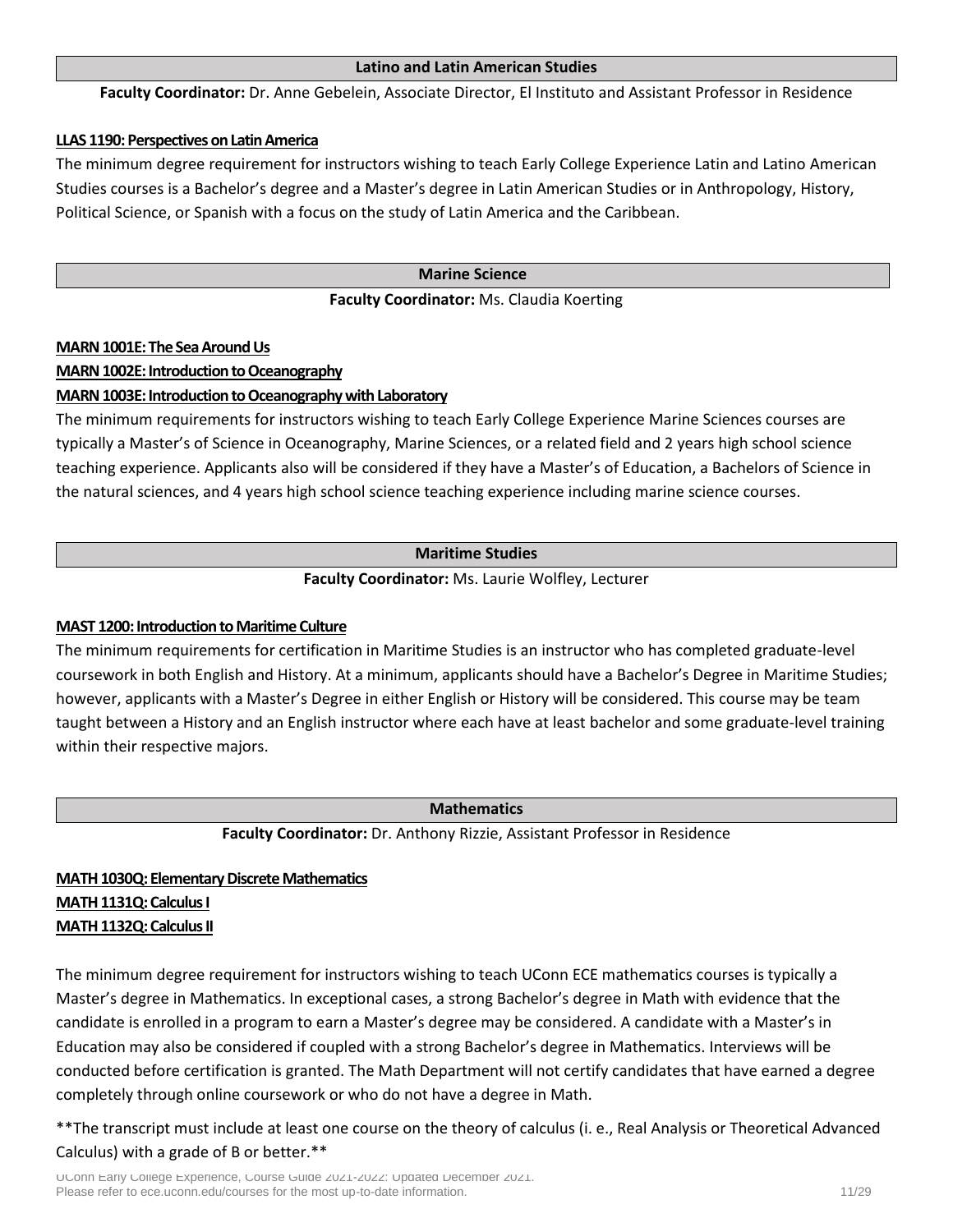Note: Core Questions are given to Instructors to include in final exams by the University's Mathematics Department.

#### **Music**

**Faculty Coordinator:** Dr. Glenn Stanley, Professor **Acting Faculty Coordinator:** Ms. Megan Lyons, Graduate Student

**MUSI 1001: Music Appreciation**

**MUSI 1003:Popular Music and Diversity in American Society**

**MUSI 1011: Fundamentals/Ear Training I**

### **MUSI 1012: Fundamentals/Ear Training II**

The minimum degree requirement for instructors wishing to teach Early College Experience Music courses is usually a Master's of Arts degree in Music; however, a candidate with Master's in Education and sufficiently strong music background may be considered.

#### **Natural Resources and the Environment**

## **Faculty Coordinator:** Dr. Isaac (Morty) Ortega, Associate Professor

#### **NRE 1000E: Environmental Science**

The minimum degree requirement for instructors wishing to teach Early College Experience Environmental Science courses is a Master's Degree in one of the environmental science fields (e.g. environmental biology, natural resources, chemistry, earth science, geography, economics) or Education and experience in education and study in environmental science.

**Philosophy**

## **Faculty Coordinator:** Dr. Mitch Green, Professor

#### **PHIL 1101: Problems of Philosophy**

## **PHIL 1108E: Environmental Philosophy**

The minimum degree requirement for instructors wishing to teach Early College Experience Philosophy courses is a B.A. in Philosophy or a closely related field (such as Political Science with an emphasis on Political Theory, or Religious Studies with an emphasis on Ethics), and a M.A. in Philosophy (or closely related field).

#### **Physics**

## **Faculty Coordinator:** Dr. David Perry, Lecturer

#### **PHYS 1201Q: General Physics I**

#### **PHYS 1202Q: General Physics II**

## **PHYS 1401Q: General Physics with Calculus I**

## **PHYS 1402Q:General Physics with Calculus II**

The minimum degree requirement for teachers wishing to teach UConn ECE physics courses is a Bachelor's degree in physics with at least 3.0 GPA in the basic calculus level physics course, an overall 2.5 GPA for all physics courses on the transcript, plus two years teaching experience at the high school level. Faculty should have a calculus background. Candidates with a Master's degree or Ph.D. in physics will be considered without the two-year teaching experience requirement.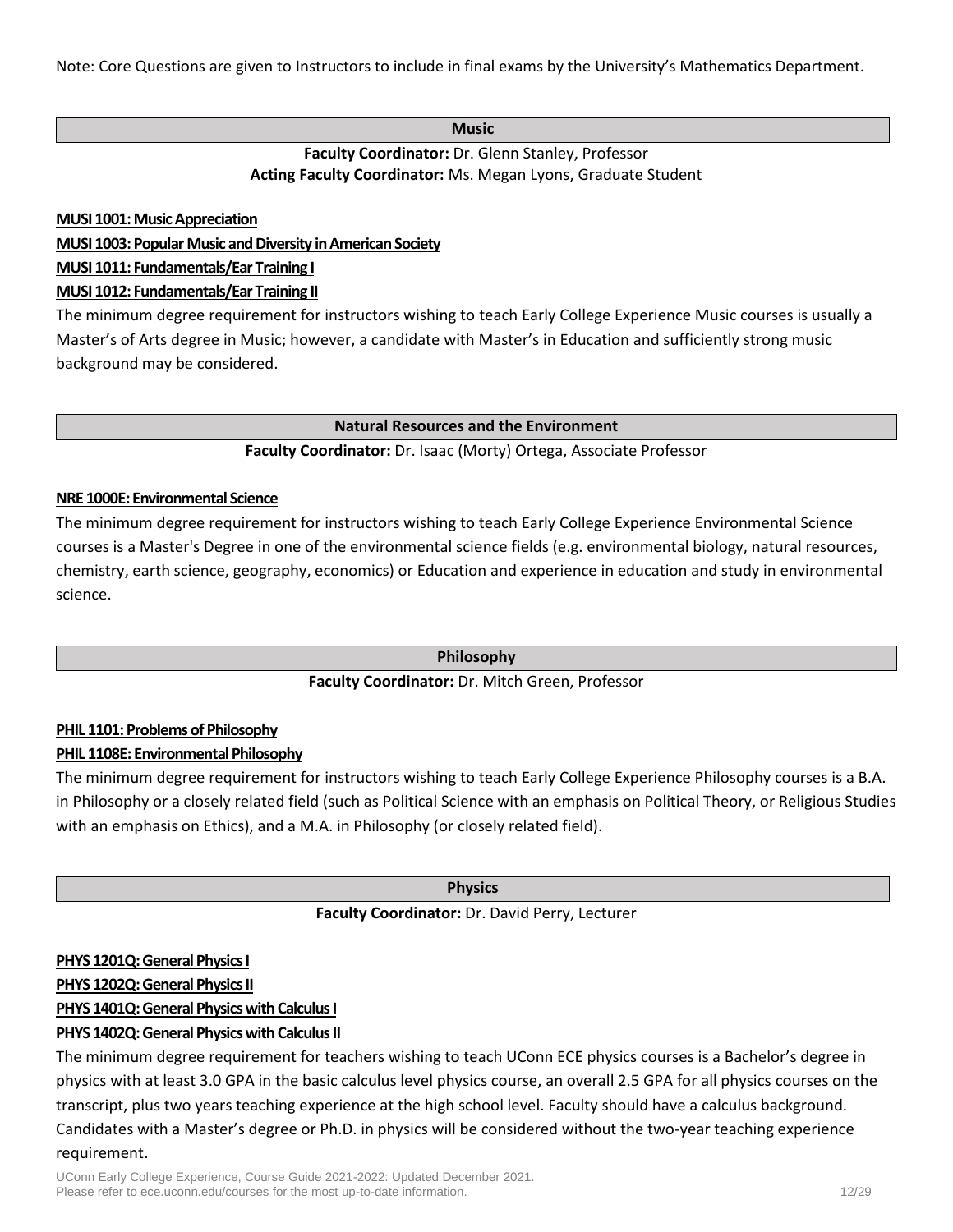## **Political Science**

#### **Faculty Coordinator:** Dr. Frederick Turner, Professor Emeritus

#### **POLS 1002: Introduction to Political Theory**

## **POLS 1202: Introduction to Comparative Politics**

**POLS 1402: Introduction to International Relations**

## **POLS 1602: Introduction to American Politics**

The minimum degree requirement for instructors wishing to teach Early College Experience political science courses is a Master's of Arts degree in political science or a law degree. Applicants may also be certified to teach one of the four introductory courses if they complete three political science graduate classes in the designated field. These three classes must be approved by the Department of Political Science and UConn ECE before enrollment.

#### **Sociology**

#### **Faculty Coordinator:** Dr. Mary Bernstein, Professor

#### **SOCI 1001: Introduction to Sociology**

1. M.A. in Sociology

-OR-

2. B.A. in Sociology or a related social science field (such as, but not limited to, Political Science, Human Rights, or Anthropology), and three graduate courses in Sociology. Successful candidates need to have earned a Master's degree (education or other department). One graduate course in sociology may be replaced with comparable experience depending on undergraduate major, teaching experience or related qualifications.

**Spanish**

**Faculty Coordinators:** Dr. Guillermo Irizarry, Associate Professor; Dr. Ana Maria Diaz-Marcos, Professor

#### **SPAN 3177: Composition & Reading for Spanish Speakers**

## **SPAN 3178: Intermediate Spanish Composition**

#### **SPAN 3179: Spanish Conversation: Cultural Topics**

The minimum requirement for instructors wishing to teach Early College Experience Spanish courses is a Bachelor's Degree in Spanish and a Master's Degree in Spanish. If the instructor has a Bachelor's Degree in Spanish and a Master's Degree in Education, the instructor needs to complete at least two scholarly courses in the study of Spanish and/ or Spanish American Literature. The courses should be in a Graduate Spanish Department from an accredited university in the United States and approved by the UConn ECE Faculty Coordinators for Spanish and the UConn ECE program before enrollment.

#### **Statistics**

**Faculty Coordinator**: Dr. Nalini Ravishanker, Professor and Undergraduate Program Director

#### **STAT 1100Q: Elementary Concepts of Statistics**

The preferred requirement for instructors wishing to teach UConn ECE statistics courses is a Master's of Science degree in Statistics, or a Master's in a related area with appropriate level undergraduate statistics background and/or undergraduate or graduate courses at least two levels above Statistics 1100QC. A candidate with a Master's in Education and an appropriate statistics background may be considered. Reasonable courses at the undergraduate-level in applied